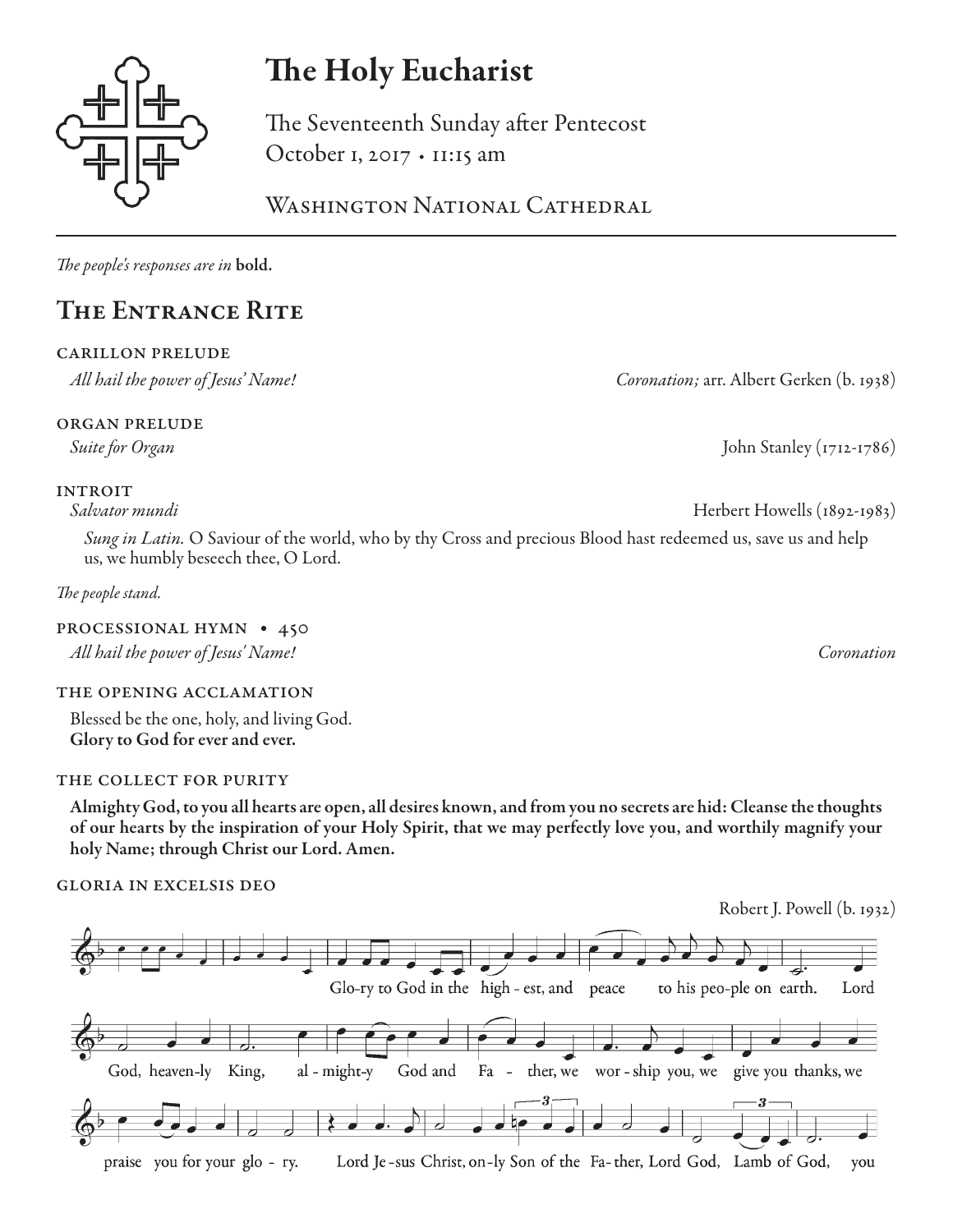

# The Word of God

#### THE COLLECT OF THE DAY

The Lord be with you. And also with you. Let us pray.

O God, you declare your almighty power chiefly in showing mercy and pity: Grant us the fullness of your grace, that we, running to obtain your promises, may become partakers of your heavenly treasure; through Jesus Christ our Lord, who lives and reigns with you and the Holy Spirit, one God, for ever and ever. Amen.

#### *The people are seated.*

#### THE FIRST READING Exercise reading the first reading the first reading the first reading the first reading to the first reading to the first reading to the first reading to the first reading to the first reading to the fir

The word of the Lord came to me: What do you mean by repeating this proverb concerning the land of Israel, "The parents have eaten sour grapes, and the children's teeth are set on edge"? As I live, says the Lord God, this proverb shall no more be used by you in Israel. Know that all lives are mine; the life of the parent as well as the life of the child is mine: it is only the person who sins that shall die.

Yet you say, "The way of the Lord is unfair." Hear now, O house of Israel: Is my way unfair? Is it not your ways that are unfair? When the righteous turn away from their righteousness and commit iniquity, they shall die for it; for the iniquity that they have committed they shall die. Again, when the wicked turn away from the wickedness they have committed and do what is lawful and right, they shall save their life. Because they considered and turned away from all the transgressions that they had committed, they shall surely live; they shall not die. Yet the house of Israel says, "The way of the Lord is unfair." O house of Israel, are my ways unfair? Is it not your ways that are unfair?

Therefore I will judge you, O house of Israel, all of you according to your ways, says the Lord God. Repent and turn from all your transgressions; otherwise iniquity will be your ruin. Cast away from you all the transgressions that you have committed against me, and get yourselves a new heart and a new spirit! Why will you die, O house of Israel? For I have no pleasure in the death of anyone, says the Lord God. Turn, then, and live.

The Word of the Lord. Thanks be to God.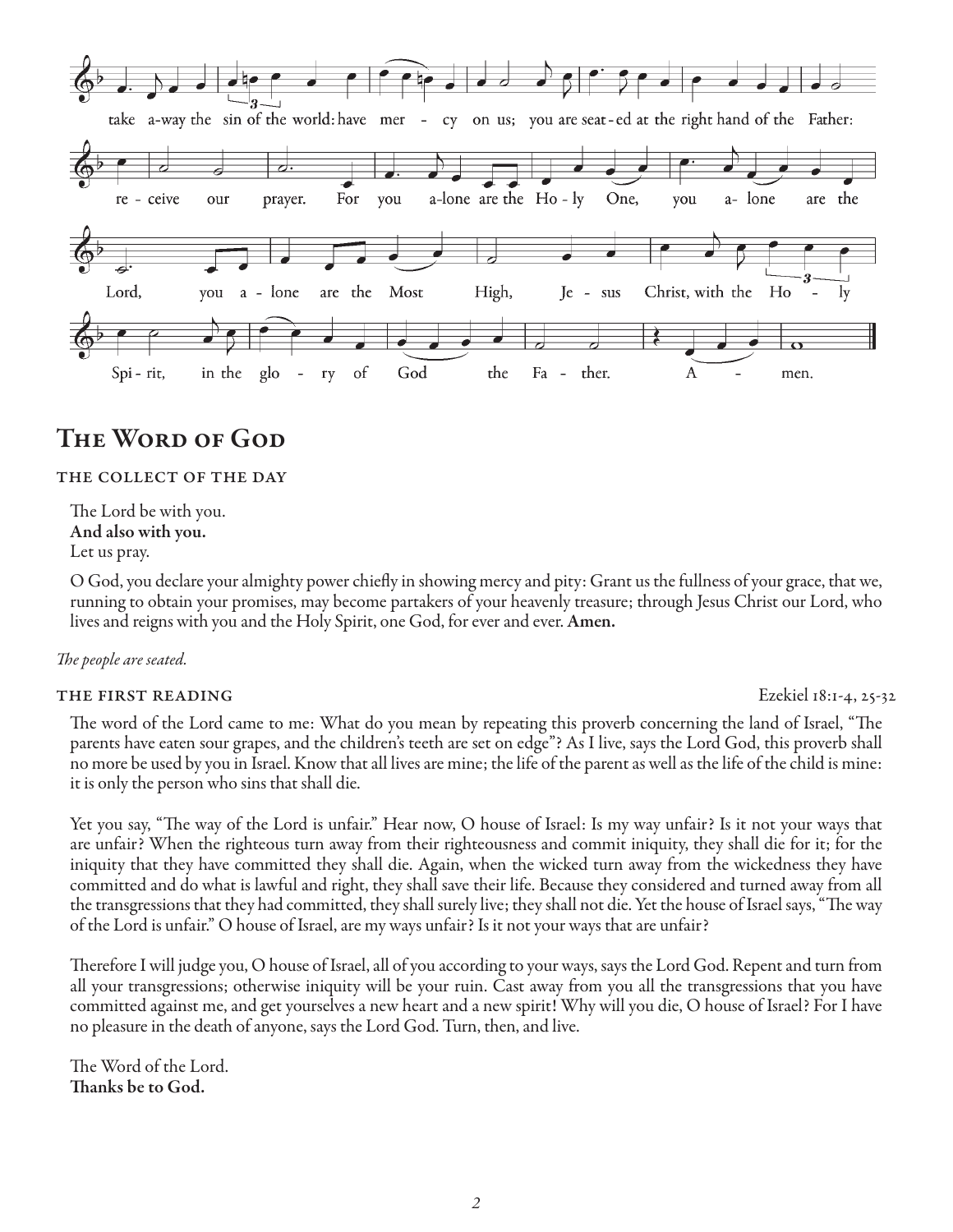### *The choir introduces the antiphon; then all repeat.*



#### *All repeat the antiphon.*

#### THE SECOND READING Philippians 2:1-13

If then there is any encouragement in Christ, any consolation from love, any sharing in the Spirit, any compassion and sympathy, make my joy complete: be of the same mind, having the same love, being in full accord and of one mind. Do nothing from selfish ambition or conceit, but in humility regard others as better than yourselves. Let each of you look not to your own interests, but to the interests of others. Let the same mind be in you that was in Christ Jesus, who, though he was in the form of God, did not regard equality with God as something to be exploited, but emptied himself, taking the form of a slave, being born in human likeness. And being found in human form, he humbled himself and became obedient to the point of death—even death on a cross. Therefore God also highly exalted him and gave him the name that is above every name, so that at the name of Jesus every knee should bend, in heaven and on earth and under the earth, and every tongue should confess that Jesus Christ is Lord, to the glory of God the Father. Therefore, my beloved, just as you have always obeyed me, not only in my presence, but much more now in my absence, work out your own salvation with fear and trembling; for it is God who is at work in you, enabling you both to will and to work for his good pleasure.

The Word of the Lord. Thanks be to God.

*The people stand.*

hymn at the sequence • 574 *Before thy throne, O God, we kneel* St. Petersburg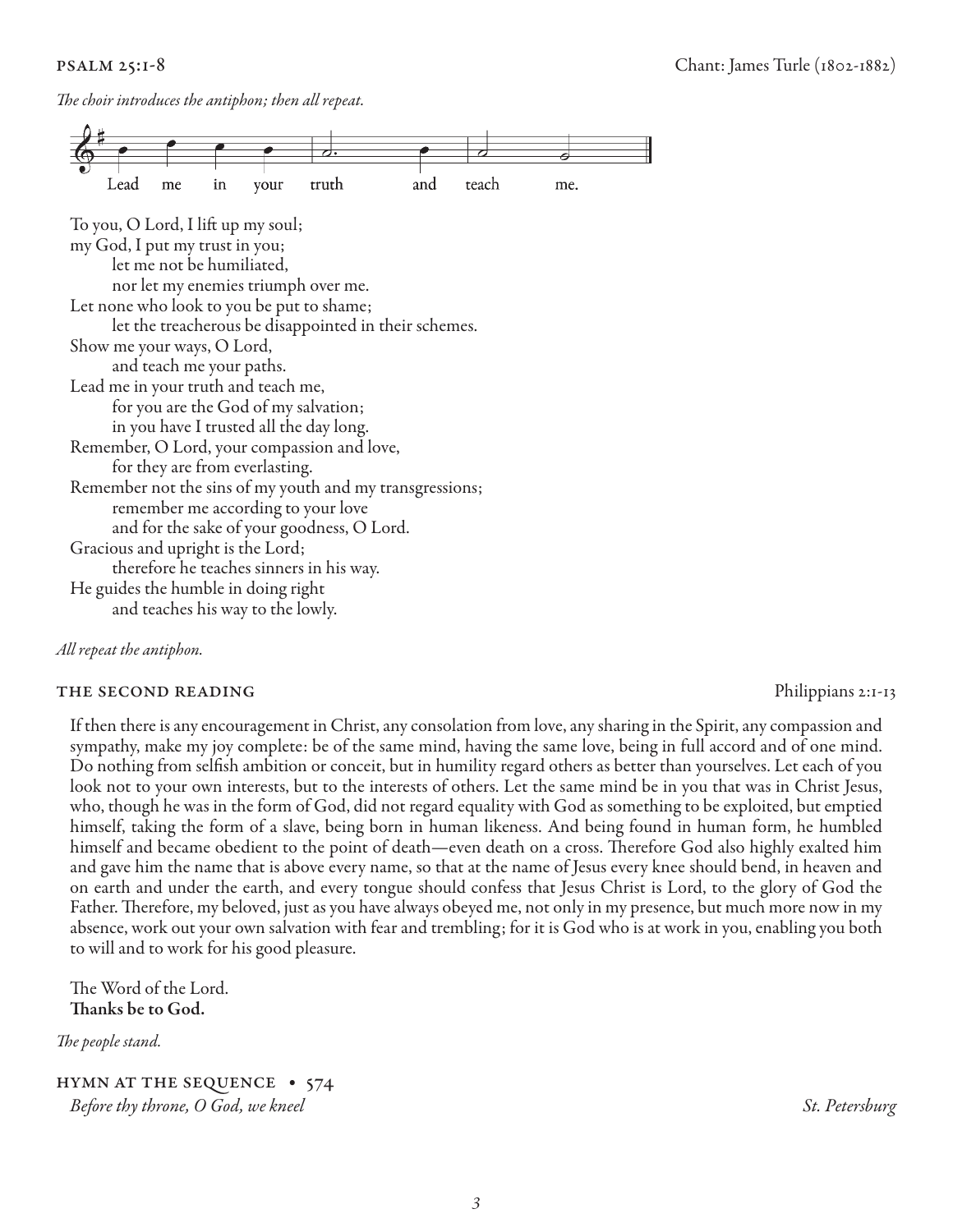#### THE HOLY GOSPEL Matthew 21:23-32

The Holy Gospel of our Lord Jesus Christ according to Matthew. Glory to you, Lord Christ.

When Jesus entered the temple, the chief priests and the elders of the people came to him as he was teaching, and said, "By what authority are you doing these things, and who gave you this authority?" Jesus said to them, "I will also ask you one question; if you tell me the answer, then I will also tell you by what authority I do these things. Did the baptism of John come from heaven, or was it of human origin?" And they argued with one another, "If we say, 'From heaven,' he will say to us, 'Why then did you not believe him?' But if we say, 'Of human origin,' we are afraid of the crowd; for all regard John as a prophet." So they answered Jesus, "We do not know." And he said to them, "Neither will I tell you by what authority I am doing these things."

"What do you think? A man had two sons; he went to the first and said, 'Son, go and work in the vineyard today.' He answered, 'I will not'; but later he changed his mind and went. The father went to the second and said the same; and he answered, 'I go, sir'; but he did not go. Which of the two did the will of his father?" They said, "The first." Jesus said to them, "Truly I tell you, the tax collectors and the prostitutes are going into the kingdom of God ahead of you. For John came to you in the way of righteousness and you did not believe him, but the tax collectors and the prostitutes believed him; and even after you saw it, you did not change your minds and believe him."

The Gospel of the Lord. Praise to you, Lord Christ.

*The people are seated at the invitation of the bishop.*

*The people stand.*

#### the nicene creed

We believe in one God, the Father, the Almighty, maker of heaven and earth, of all that is, seen and unseen. We believe in one Lord, Jesus Christ, the only Son of God, eternally begotten of the Father, God from God, Light from Light, true God from true God, begotten, not made, of one Being with the Father. Through him all things were made. For us and for our salvation, he came down from heaven: by the power of the Holy Spirit he became incarnate from the Virgin Mary, and was made man. For our sake he was crucified under Pontius Pilate; he suffered death and was buried. On the third day he rose again in accordance with the Scriptures; he ascended into heaven and is seated at the right hand of the Father. He will come again in glory to judge the living and the dead, and his kingdom will have no end. We believe in the Holy Spirit, the Lord, the giver of life, who proceeds from the Father and the Son. With the Father and the Son he is worshiped and glorified. He has spoken through the Prophets. We believe in one holy catholic and apostolic Church. We acknowledge one baptism for the forgiveness of sins. We look for the resurrection of the dead, and the life of the world to come. Amen.

the sermon The Right Reverend Mariann Edgar Budde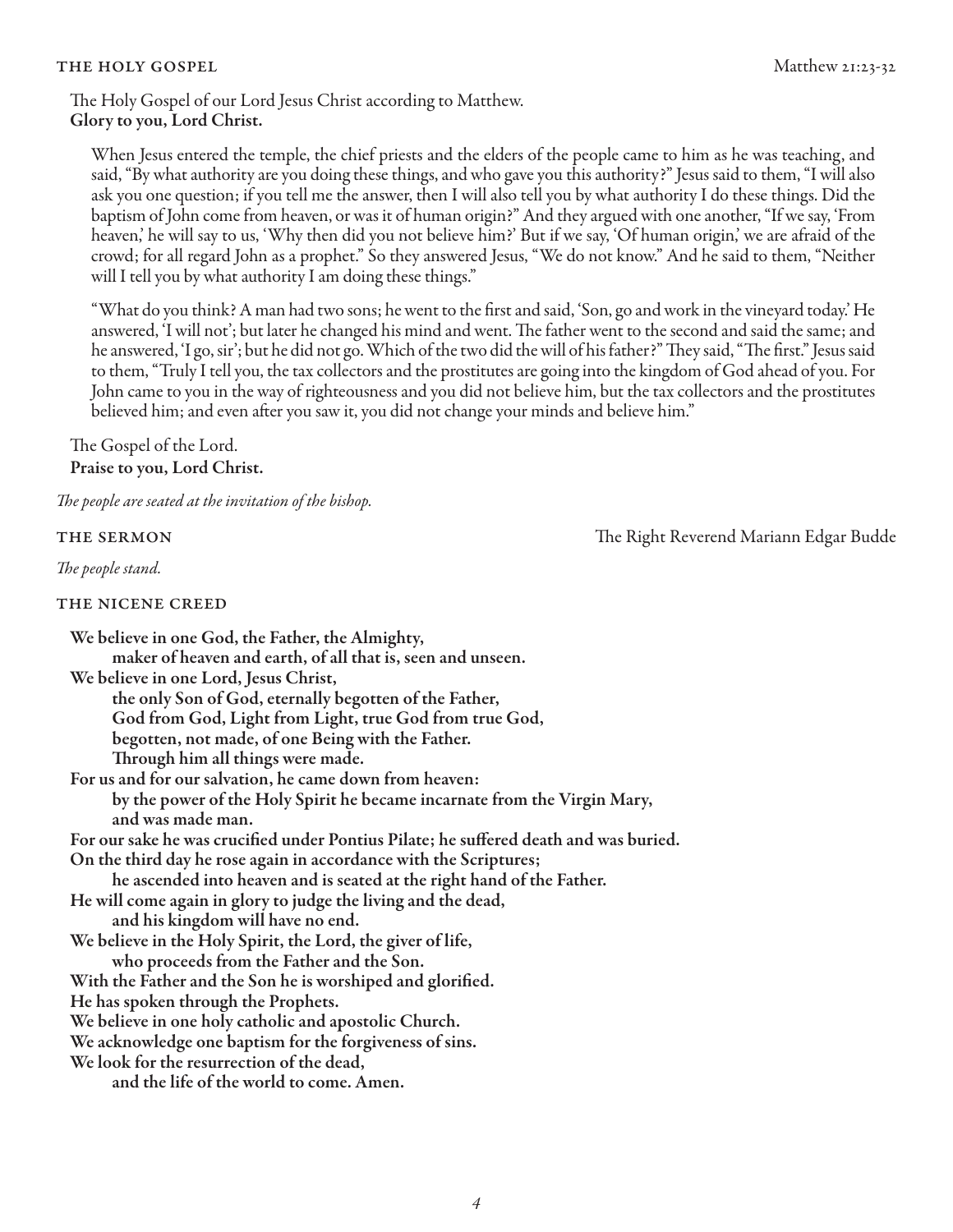#### the prayers of the people

*After each intercession,*

Lord, in your mercy, hear our prayer.

*The bishop prays the concluding collect, and the people respond,* Amen.

#### THE PEACE

The peace of the Lord be always with you. And also with you.

*The people greet one another with a sign of God's peace and are seated.*

#### the offertory

*The people remain seated while an offering is received to support the Cathedral's ministry of sharing God's love with the world.*

#### anthem at the offertory

*Cast me not away from thy presence* Samuel Sebastian Wesley (1810-1876)

Cast me not away from thy presence, and take not thy Holy Spirit from me. Restore unto me the joy of thy salvation, and uphold me with thy Spirit. The sacrifices of God are a broken spirit a broken and contrite heart thou wilt not despise, O God. Make me to hear of joy and gladness, that the bones which thou hast broken may rejoice. *(Psalm 51)*

*The people stand.*

#### hymn at the presentation

*For the life that you have given Pleading Savior*

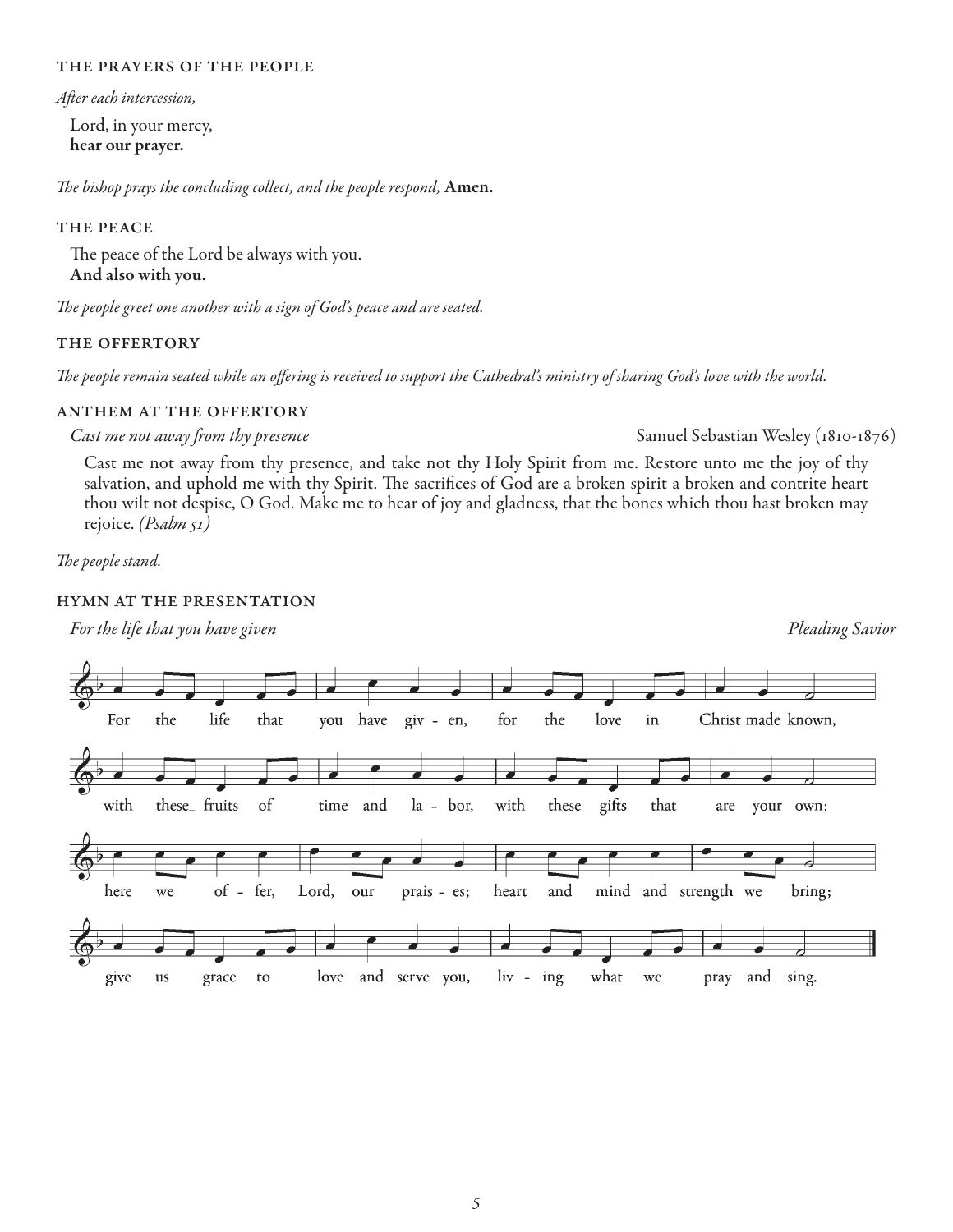# The Holy Communion

# the great thanksgiving

The Lord be with you. And also with you. Lift up your hearts. We lift them to the Lord. Let us give thanks to the Lord our God. It is right to give thanks and praise.

*The bishop offers thanks to God for the grace and mercy made available in Christ, and in response the people sing:*

# sanctus *&* benedictus

Richard Proulx (1937-2010)



*The bishop gives thanks to God for the reconciling work of Christ's passion and resurrection and prays over the bread and wine.*

Great is the mystery of faith: Christ has died. Christ is risen. Christ will come again.

Lord of all life, help us to work together for that day when your kingdom comes and justice and mercy will be seen in all the earth. Look with favor on your people, gather us in your loving arms and bring us with Peter and Paul, our patrons, and all the saints to feast at your table in heaven.

Through Christ, and with Christ, and in Christ, in the unity of the Holy Spirit, all honor and glory are yours, O loving Father, for ever and ever. AMEN.

## the lord's prayer

Notre Père…, Padre nuestro…, Vater unser…,

Our Father, who art in heaven, hallowed be thy Name, thy kingdom come, thy will be done, on earth as it is in heaven. Give us this day our daily bread. And forgive us our trespasses, as we forgive those who trespass against us. And lead us not into temptation, but deliver us from evil. For thine is the kingdom, and the power, and the glory, for ever and ever. Amen.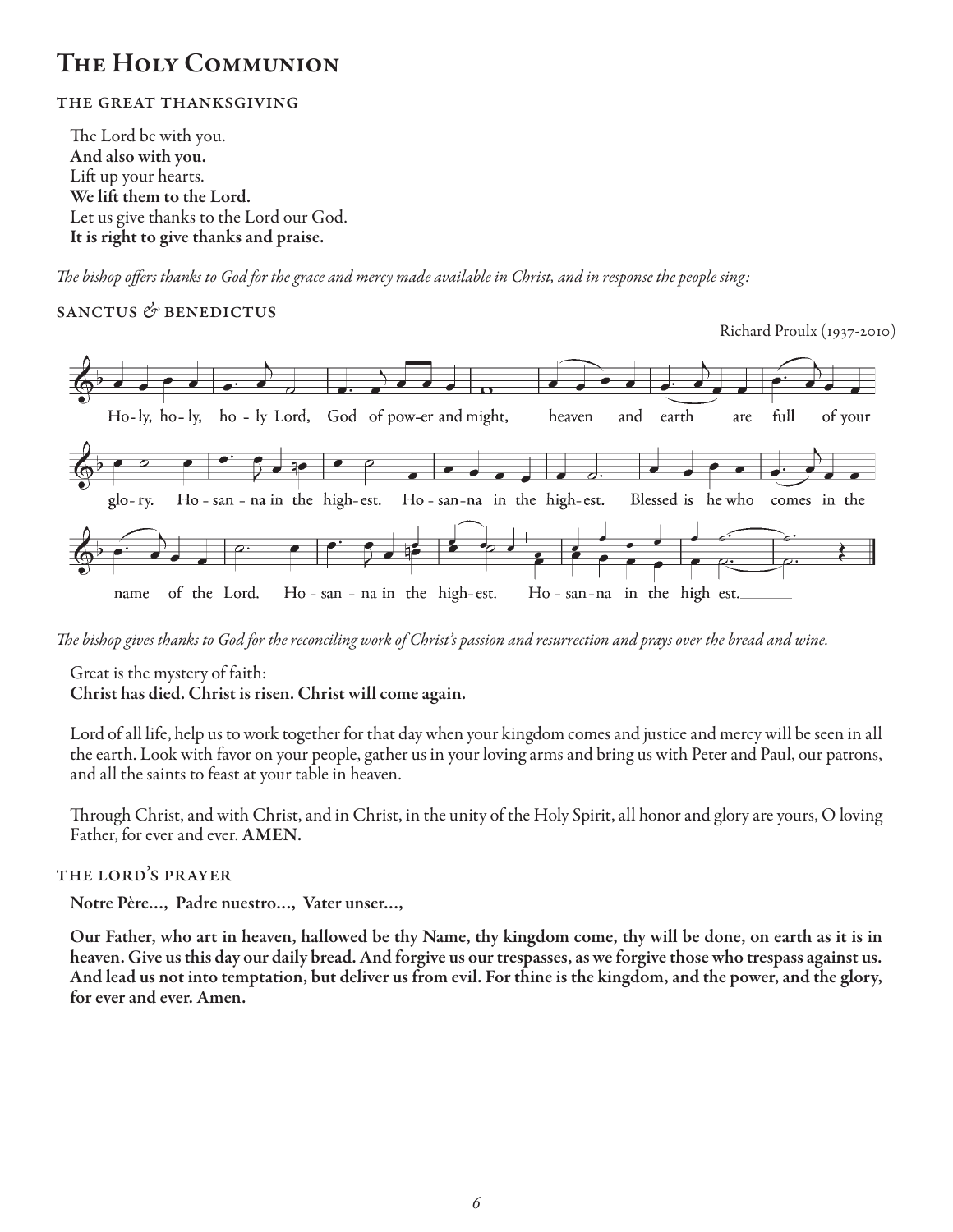### the breaking of the bread *&* the fraction anthem



### *The people are seated.*

#### the invitation to holy communion

*All who seek God and a deeper life in Christ are welcome to receive Holy Communion. Please receive the bread in open and outstretched hands and sip the wine from the chalice, guiding it gently to your lips; or you may dip the wafer into the wine. Gluten-free wafers are available; please make your need known to the minister. Respond to receiving Communion by saying "Amen." If you prefer to receive a blessing instead, please indicate your choice by crossing your hands across your chest.* 

*During the administration of Holy Communion the laying on of hands and prayers for healing is offered in St. John's Chapel. Please enter the chapel by the ramp to the right of the pulpit.*

#### anthem during the communion

*Christus factus est* Anton Bruckner (1824-1896)

*Sung in Latin.* Christ became obedient for us unto death, even the death of the cross. Wherefore God also hath highly exalted him, and given him a name which is above every name. *(Philippians 2:8, 9)*

*The people stand.* 

#### the postcommunion prayer

Eternal God, heavenly Father, you have graciously accepted us as living members of your Son our Savior Jesus Christ, and you have fed us with spiritual food in the Sacrament of his Body and Blood. Send us now into the world in peace, and grant us strength and courage to love and serve you with gladness and singleness of heart; through Christ our Lord. Amen.

#### the blessing

*The bishop blesses the people, and the people respond,* Amen*.*

closing hymn • 477 *All praise to thee, for thou, O King divine Engelberg*

#### the dismissal

Go in peace to love and serve the Lord. Thanks be to God.

### organ voluntary *Choral Song* S. S. Wesley